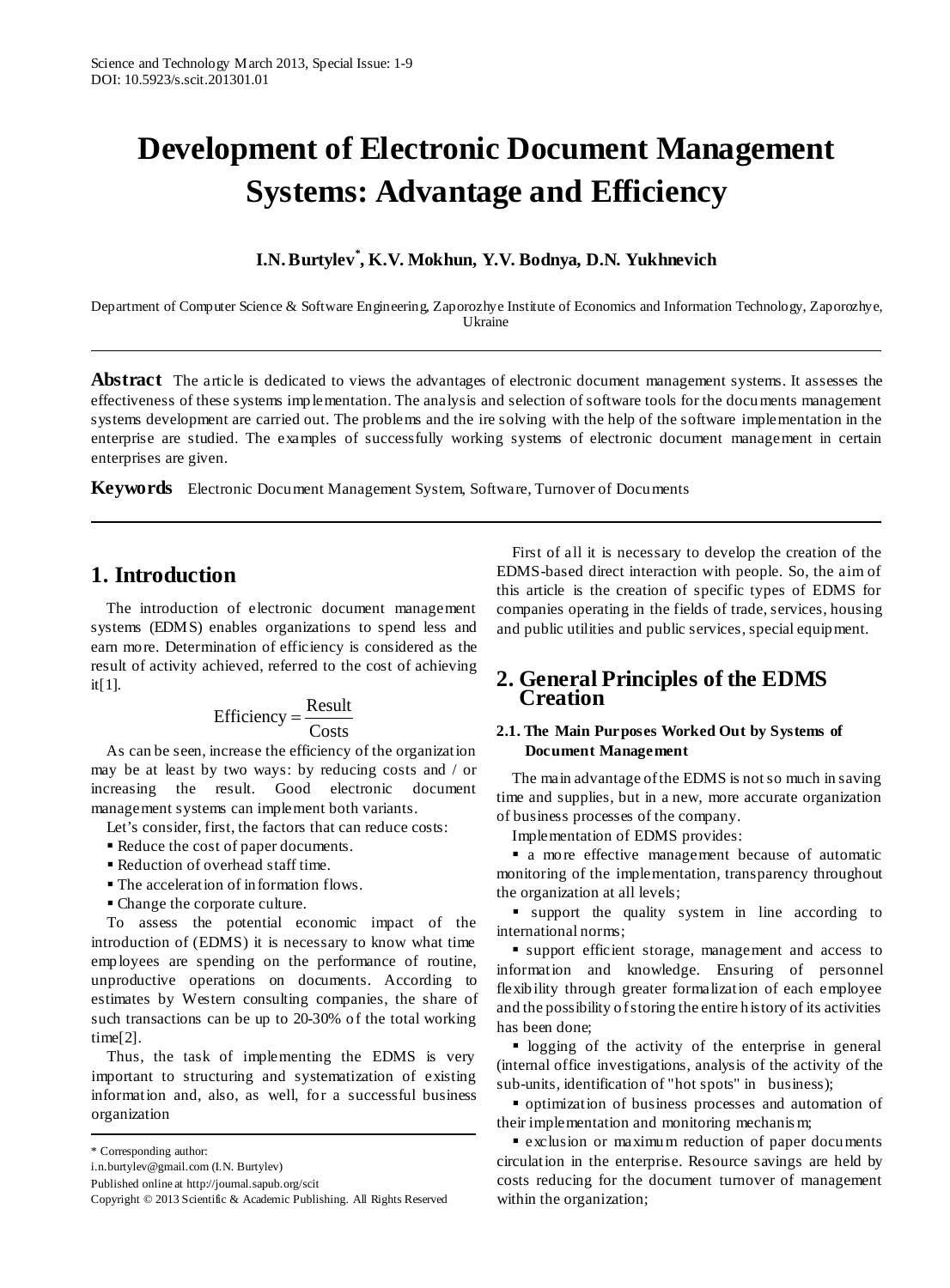exception of necessity or substantial simplification and cheaper storage of paper documents with an operational electronic archive.

There is a significant reduction in the time of individual stages of work the under condition of paper-based processes replacing (Fig. 2.1) by digital (Fig. 2.2)[3].



**Figure 2.1.** Paper Document Management



**Figure 2.2.** Electronic Document Management

## **2.2. Problems andSolutions in EDMS Implementation**

During EDMS implementation phase there are often such common problems:

 Staff's conservatism, low level of education, unwillingness to train and re-train. Top management staff's fear of own activity transparency, which occurs after the introduction of electronic document management systems.

 Management factor- unwillingness to work directly with computer, to view and edit documents.

 Permanent structural changes in the organization, weak of formalization of business processes.

 Necessity for a providing legal force of documents (after the adoption of the law about electronic signature, this factor will lose its significance).

 Necessity to communicate with the external "paper" world, especially when it refers to parallel structures in associated organizations or agencies with which there is a constant work.

Despite the problems of implementation, said above,

EMDS are becoming more widely used, precisely because their effect is measured not by the direct resources saving, but by the improvement of organization's quality of work.

To overcome the common problems of EDMS implementation one should follow such methods:

1. Make the transition to electronic document management system gradual. For example, at first you can implement only electronic mail.

2. Find supporters-enthusiasts who will help "catch-up" employees to learn a new paperless technology at the stage of preparatory work.

3. Explain the benefits of the implementation to managers of any type and make them staunch supporters of electronic document management system introduction.

4. Paper documents fromthe outside world should get into the internal electronic document management system, for that purpose in EDMS it's necessary to receive their electronic variants.

5. Use the existing instruments to create new ones. If it is expected that the work will be carried out continuously, it is best to provide the server and text recognition (for a full-text search), and workplace installed recognition. In this case, the user will have the opportunity to convert images to text documents with necessary options, and save them in the necessary format by himself.

6. If your organization has a paper archive of documents, the electronic archive can be filled by these paper documents scanning.

7. If an organization has no achieve, first you should create a common means of documents storage in directories and prohibit (including, if possible, by technical means) storing documents on PC's local disks.

#### **2.3. External Electronic Documents Management**

The problem of interchanging correspondence between organizations using different electronic document management systems is very important.

The introduction of digital signature partly solved this problem permitted paperless document interchange between independent organizations. However, the lack of unified standards for the electronic correspondence interchange is a serious obstacle to the practical realization of this possibility.

1. The release of a new *XML*-format[4], which one of the most promising options is the transition to unified systemof electronic document management, willsignificantly increase the effectiveness of organizations' contacts with partners, remote branch offices, government bodies and other external organizations..

#### **2.4. Globally Distributed Information Systems**

In the world there is a huge number of ready-to-use information resources. They were created in different times, and different approaches were used for their development[?]. Almost always, suitable by their functions already working components can be found at the development of a new information system. The problem is that the requirements of interoperability were not taken into consideration while their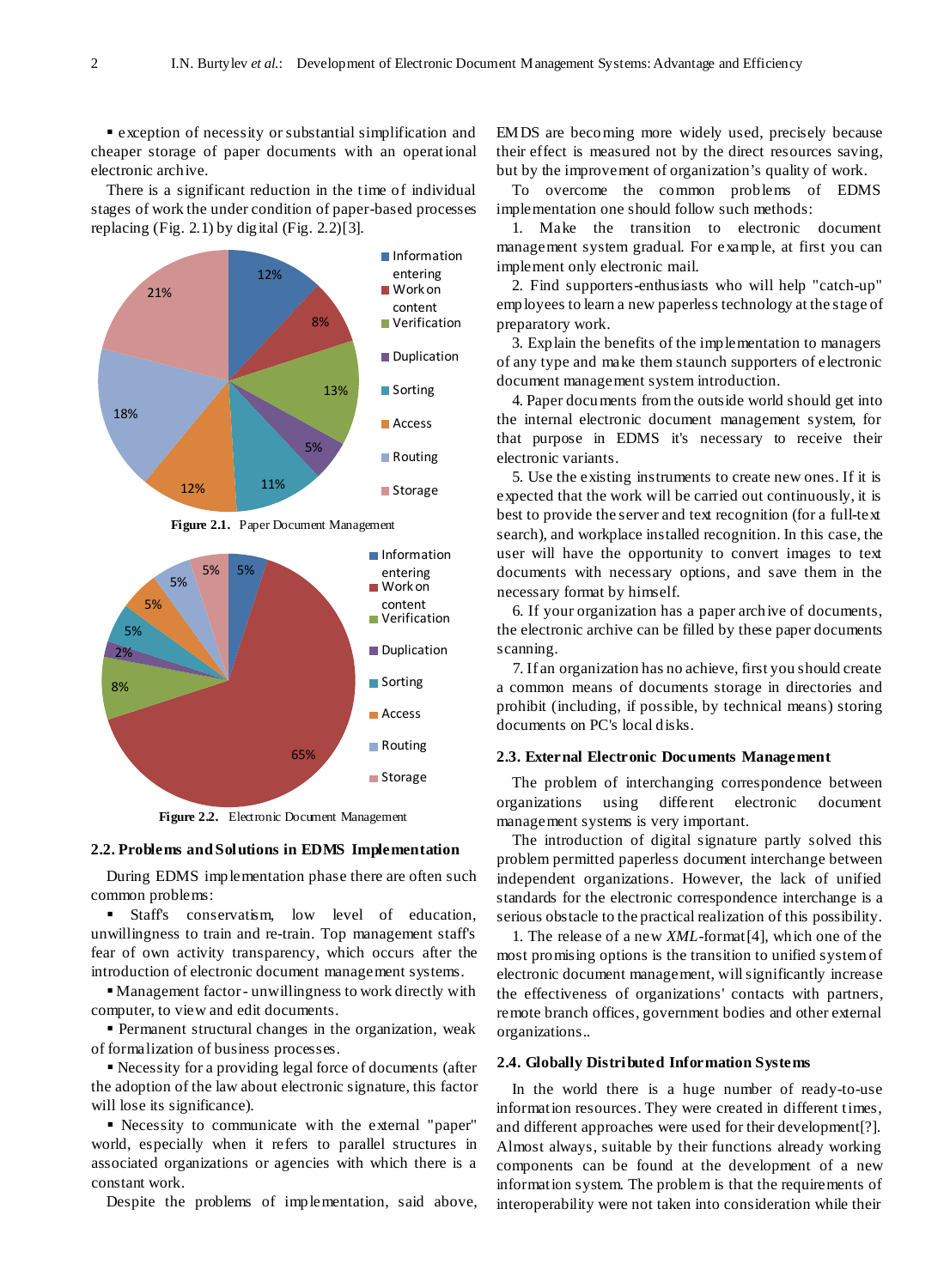development. These components do not understand one another, they cannot work together. It is desirable to have a mechanis m or set of mechanis ms that will make such independently developed information-computational resources be interoperable.

The first step in solving the problem of information resources integration was an attempt to create the means, which allow to integrate a set of heterogeneous databases (hierarchical, network, relational and so on). Known approaches were based on the use of a relational data model as an unified model (Fig. 2.3).



**Figure 2.3.** Typical functions of EDMS

These means were able to work with heterogeneous databases in an unitary conceptual data model[5].

## **2.5. The Lifecycle of the Document**

Any document, regardless of its structure or content goes through a number of stages, which are generally named "document lifecycle". All documents go through five stages of the lifecycle (some steps may be repeated, and some occur only once):

1) documents are created;

2) they are reviewed and corrected;

3) formally or informally approved;

4) distributed or published for a wider audience;

5) they fulfill their main purpose and get to the archive;

6) if necessary, they are retrieved from the archive, and then archived again.

In record-keeping groups of documents are usually distinguished as incoming, outgoing, internal, organizational and regulatory. Such division, as a rule, remains when working in the electronic document management system.

At the stage of creating (in this case getting a document by an electronic document management system from external systems) it requires the most time consuming part of the work by entering the information about the document in the electronic document management system.

This work consists of two parts:

1) Enter the details of the document;

2) Enter the document image.

To save time in EDMS there is such a service as a document creation according to the pattern. Pattern is a certain kind of blank document, where you can include all of the repetitive elements.

Patterns can be of two types

• "blank" in the form of a file from one of the Office applications. Pattern opens in the "home" application, and further work is going on there;

• the text which can be viewed directly in the registration and control document record.

The first variant of patterns is more convenient to apply when an organization uses a mixed type of electronic document management: some document processing operations performed in EDMS, and a part in "live" with the use of document paper copies[6].

The second variant is more convenient when work with documents completely goes to the jurisdiction of EDMS. For example, the order for personnel pattern is easier to do in a *WORD* file, as it will be to printed for a long term storage. The second type of pattern may be used for domestic orders and directions as well[7].

## **3. Development of ECD on Concrete Enterprises**

### **3.1. Tools And Development Environment**

There are different standards for electronic document management systems. In the USA the main standard is the *DoD*, in the European Union – *MoReq[*8]. Compared with practical *DoD*, *MoReq* designed in a more formal, "scientific" style and from a greater number of topics.

A significant drawback is the fact that there is no certification program *MoReq*, and while the line it is not mandatory.

Workflow software is, as a rule, the application architecture "client - server" or using the *WEB* - technology and *XML*. In any case, the systemincludes:

- **DBMS** server:
- *WEB* server (for systems using *WEB* technology);
- The server part of the system;

• The file server (usually in different systems implementation is different, but generally, you need software to interact with the data warehouse);

Client side.

Required tasks that should provide any electronic document management system - is to work directly with a registration card, execution control, input and output of documents, search for them and the organization of secure network connection is.

The following is a detailed classification systemfunctions for which the comparative analysis of workflowsystems (Fig. 3.1).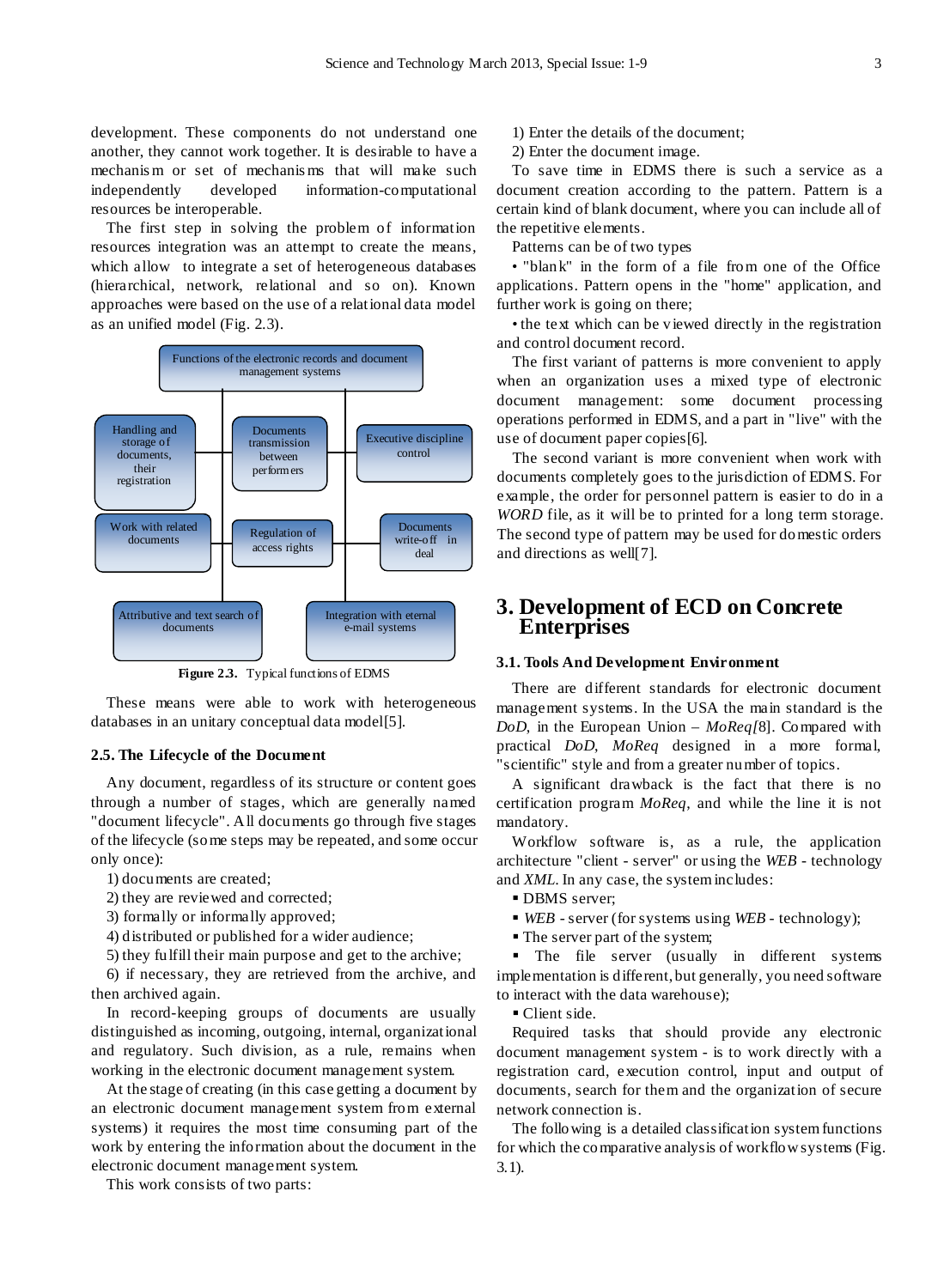

**Figure 3.1.** Instrumentation Model EDMS

We will enumerate the basic functions of SOFTWARE:

 Providing of rights for access to information, according to the realstructure of enterprise.

 Providing of input of any documents of enterprise in a single database with establishment of card of document and placing of file in one or another area of storage.

Providing the reflection of structure of wares.

 Providing of reflection of logical connections between the files of the documents created in different applications. Thus a document has one registration record and card.

 Providing of really existent logical connections of documents belonging to the different streams of information. For example, a letter coming an administrative or "office" stream to the secretary can have logical connection with engineer-designer documentation. Such connection can be represented, and the file of letter is "added" to the drawing (drafts) file.

 Providing of logical association of all documentation, regardless of stream, in a folder or division of archive, belonging, for example, to one good, project.

**Providing of co-operating with all subsystems of** complex decision is the systems of electronic archive and circulation of documents. The systemprovides co-operating with the devices of scan-out, circulating, storage and user applications accepted for work with the documents of any streams on an enterprise.

 Providing of search on by the set or formed user of queries of any document.

 Providing the co-operation between users by means of the embedded system of e-mail with possibility of distribution of reports and inlaid documents.

Providing the «status» of documents.

Providing of support of different versions.

 Providing of signature of document. The systemhas the embedded systemof electronic signature. Information about

a person, signing a document, to the date, oneself is registered time of signature in the system.

 Providing document routing. The systemallows to plan routes, specify it in the handling of the registration of the new document.

• Providing the reporting system.

Thus, the demand for such programs is growing rapidly and through this manufacturers are creating more and more sophisticated, multi-functional system to resolve any industrial issues.

Modern software development tools are characterized by a large variety of criteria, using which the developer has the ability to automate the process of application development. Thus, at present the tools allow to:

Create the interface using standard components.

 Transfer control to different processes, depending on the state of the system.

 Create a shell for databases, as well as strictly speaking the database.

 Develop more reliable Software by handling exceptional situations occur while incorrect operation software.

Modern development tools are characterized by the following parameters:

Support for object-oriented programming style.

Ability to use *CASE*-technologies, such as for the design of the systemunder development, and to develop models of relational databases.

Use of visual components for graphic interface design.

Support database.

 The ability to use relational algebra algorithms for relational database management.

 Ability to synchronize the components of the project (subject to the development of large software systems).

The above properties have high-level programming languages.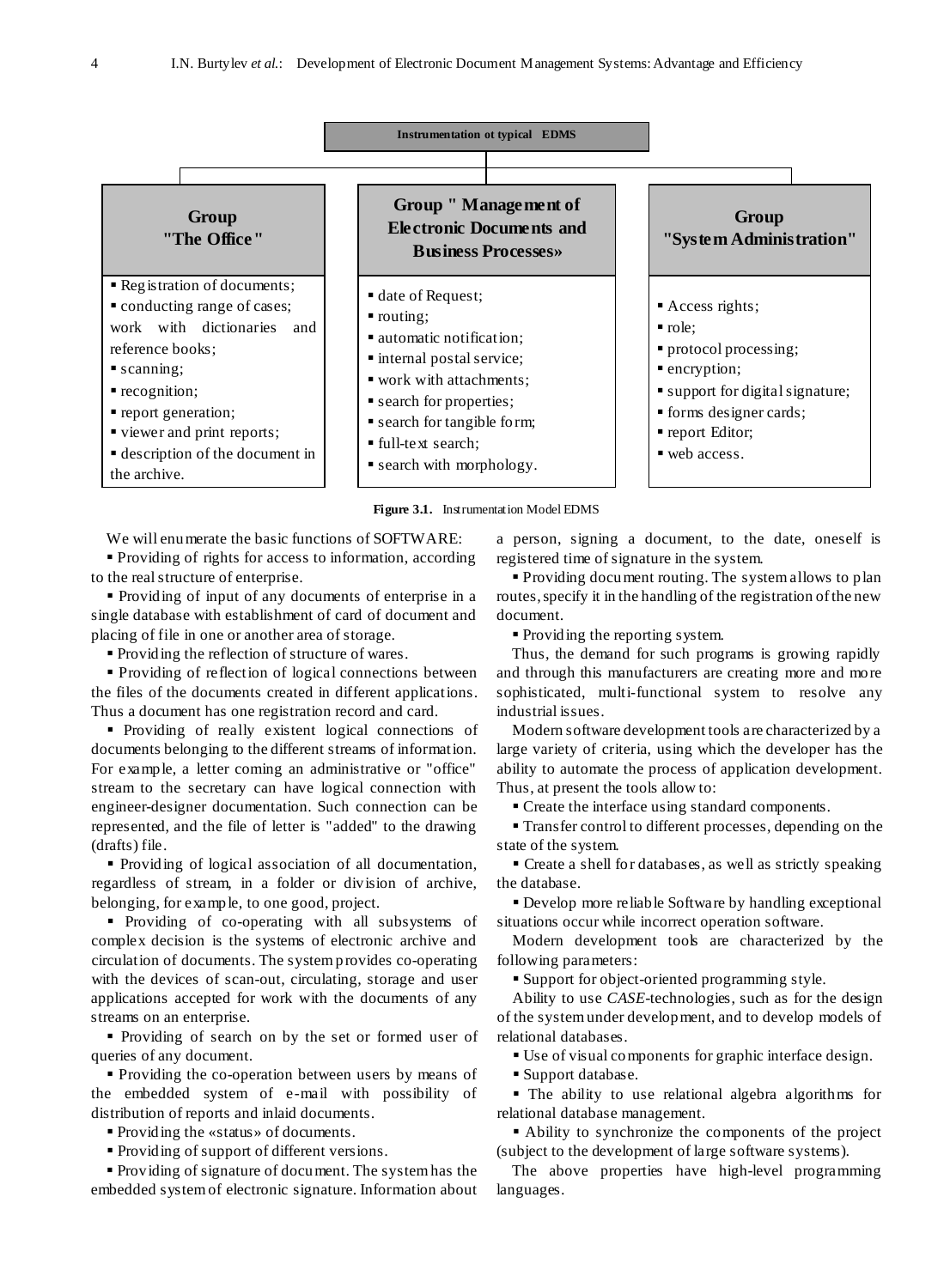**Table 3.1.** Characteristics of the development environment

| Development tools                                           |        |    |                                      |               |
|-------------------------------------------------------------|--------|----|--------------------------------------|---------------|
| Characteristics of software development                     | Delphi |    | Visual C++<br>Borland C++<br>Builder | Visual FoxPro |
| Serviceability                                              | 7      | 8  | 8                                    | 7             |
| Demands on resources                                        | 7      | 6  | 6                                    | 5             |
| Experience in development with the use of<br>this soft ware | 8      | 6  | 4                                    | 4             |
| Work speed of the developed software                        | 6      | 7  | 8                                    | 7             |
| Operating System Support                                    | 8      | 8  | 8                                    | 7             |
| Visibility interface development                            | 9      | 7  | 8                                    | 5             |
| Exception Handling                                          | 8      | 8  | 8                                    | 6             |
| Provided opportunities to work<br>with databases            | 8      | 6  | 4                                    |               |
| Creation time of the developed software                     | 9      | 6  | $\overline{\phantom{0}}$             | 7             |
| Total:                                                      | 70     | 62 | 60                                   | 56            |

To select the development environment use the variant justifications method. This method is designed to select the best option and consists of the following stages:

Defining criteria for which comparison and the degree of

importance will be performed.

 Each variant is assessed on the resulting list of criteria. A numeric value is an assessment.

 Finding the total number of points for each of the variants (you can consider the importance of the criteria.)

The best is the variant, that gets as many points.

To solve this problem we use a list of characteristics are listed in table 3.1.[9].

## **3.2. Example of the EDMS in the Service of Housing and HouseholdServices**

As an example of the EDMS at " Vodokanal" - Water management authority (Zaporozhye, Ukraine) a system of "Registration and calculation of instrumentation" was implemented. Fig. 3.2 shows the main program window.

Software development environment was selected *Borland C + + Builder Version 6.0*, that provides high quality code throughout the software development life cycle, from design to development.

Also in the *Borland*  $C + +$  *Builder Version* 6.0 was included component *EhLib 5.6* which is also involved in the development of the software.

| 0 |                                                            |                                                                           |                                                      | Inventory EDMS - today - 06.12.2012 The current plant - Water-1 |                             |                         | $    -$                            |
|---|------------------------------------------------------------|---------------------------------------------------------------------------|------------------------------------------------------|-----------------------------------------------------------------|-----------------------------|-------------------------|------------------------------------|
|   | Eile Dvice Service Setting Help<br>Edit Copy<br>Add Delete | December<br>$\overline{\mathbb{A}}$<br>All list For verification on: 2012 | F<br>$\overline{\phantom{a}}$<br>쉬<br>In fact Search | Product number<br>킈                                             | $\bm{a}$<br>Water-1         |                         |                                    |
|   | Device category                                            | Type of device                                                            | Measuremen scale                                     | Serial number                                                   | Date of next<br>calibration | ready for verification  | $\overline{\mathbf{v}}$<br>In LARC |
|   | Ammeter                                                    | <b>WEIGEL</b>                                                             | 0-5 KA                                               | <b>U431</b>                                                     | 05.12r.                     | ⊽                       | п                                  |
|   | 2 Ammeter                                                  | <b>WEIGEL</b>                                                             | 0-1000 A                                             | <b>U442</b>                                                     | 05.12r.                     | $\overline{\mathbf{v}}$ | $\Box$                             |
|   | 3 Ammeter                                                  | <b>WEIGEL</b>                                                             | 0-1000 A                                             | Ц423                                                            | 04.12r.                     | $\Box$                  | $\overline{\mathbf{v}}$            |
| 4 | Ammeter                                                    | <b>WEIGEL</b>                                                             | 0-1000 A                                             | <b>U424</b>                                                     | 04.12r.                     | П                       | $\overline{\mathbf{v}}$            |
|   | 5 Ammeter                                                  | <b>WEIGEL</b>                                                             | 0-1000 A                                             | Ц418                                                            | 04.12r.                     | п                       | $\overline{\mathbf{v}}$            |
|   | 6 Ammeter                                                  | <b>WEIGEL</b>                                                             | 0-1000 A                                             | <b>L460</b>                                                     | 05.12r.                     | $\Box$                  | П                                  |
|   | 7 Ammeter                                                  | <b>WEIGEL</b>                                                             | 0-1000 A                                             | Ц441                                                            | 05.12r.                     | П                       | п                                  |
|   | 8 Ammeter                                                  | <b>WEIGEL</b>                                                             | 0-1000 A                                             | <b>U467</b>                                                     | 05.12r.                     | $\Box$                  | $\Box$                             |
| 9 | <b>Ammeter</b>                                             | <b>WEIGEL</b>                                                             | 0-5 KA                                               | Ц432                                                            | 05.12r.                     | П.                      | $\Box$                             |
|   | 10 Ammeter                                                 | <b>WEIGEL</b>                                                             | 0-5 KA                                               | <b>U455</b>                                                     | 05.12r.                     | П                       | П                                  |
|   | 11 Ammeter                                                 | 3378                                                                      | 0-600 A                                              | 421581                                                          | 04.12r.                     | П                       | П                                  |
|   | 12 Ammeter                                                 | <b>WEIGEL</b>                                                             | 0-5 KA                                               | <b>U457</b>                                                     | 05.12r.                     | $\Box$                  | П                                  |
|   | 13 Ammeter                                                 | <b>WEIGEL</b>                                                             | $0-100A$                                             | <b>U419</b>                                                     | 04.12r.                     | $\Box$                  | $\overline{\mathbf{v}}$            |
|   | 14 Ammeter                                                 | <b>WEIGEL</b>                                                             | 0-5 KA                                               | <b>Ц433</b>                                                     | 05.12r.                     | Π.                      | П                                  |
|   | 15 Ammeter                                                 | <b>WEIGEL</b>                                                             | 0-5 KA                                               | Ц430                                                            | 05.12r.                     | $\Box$                  | п                                  |
|   | 16 Ammeter                                                 | <b>WEIGEL</b>                                                             | 0-5 KA                                               | <b>U428</b>                                                     | 05.12r.                     | П                       | П                                  |
|   | 17 Ammeter                                                 | <b>WEIGEL</b>                                                             | 0-5 KA                                               | Ц444                                                            | 05.12r.                     | П                       | П                                  |
|   | 18 Ammeter                                                 | 3365                                                                      | 0-200 A                                              | Ц434                                                            | 04.12r.                     | $\Box$                  | $\overline{\mathbf{v}}$            |
|   | 19 Ammeter                                                 | 3365                                                                      | 0-1 KA                                               | 0605                                                            | 05.12r.                     | $\Box$                  | П                                  |
|   |                                                            |                                                                           |                                                      |                                                                 |                             |                         |                                    |
|   | Create a list in fact                                      |                                                                           |                                                      |                                                                 |                             |                         | .                                  |

Figure 3.2. The main program window of the "Registration and calculation of instrumentation"system

EhLib 5.6contains components and classes for Borland Delphi 5-8, 2005, 2006, C + + Builder 5-6, CodeGear Delphi 2007, CodeGear RAD Studio 2009, Embarcadero RAD Studio 2010, XE and RAD Studio XE2, and seeks to empower the front end database, when the user interacts with the application.

After the introduction of the systemit become convenient to view and edit the information on a specific instrumentation (Fig. 3.3).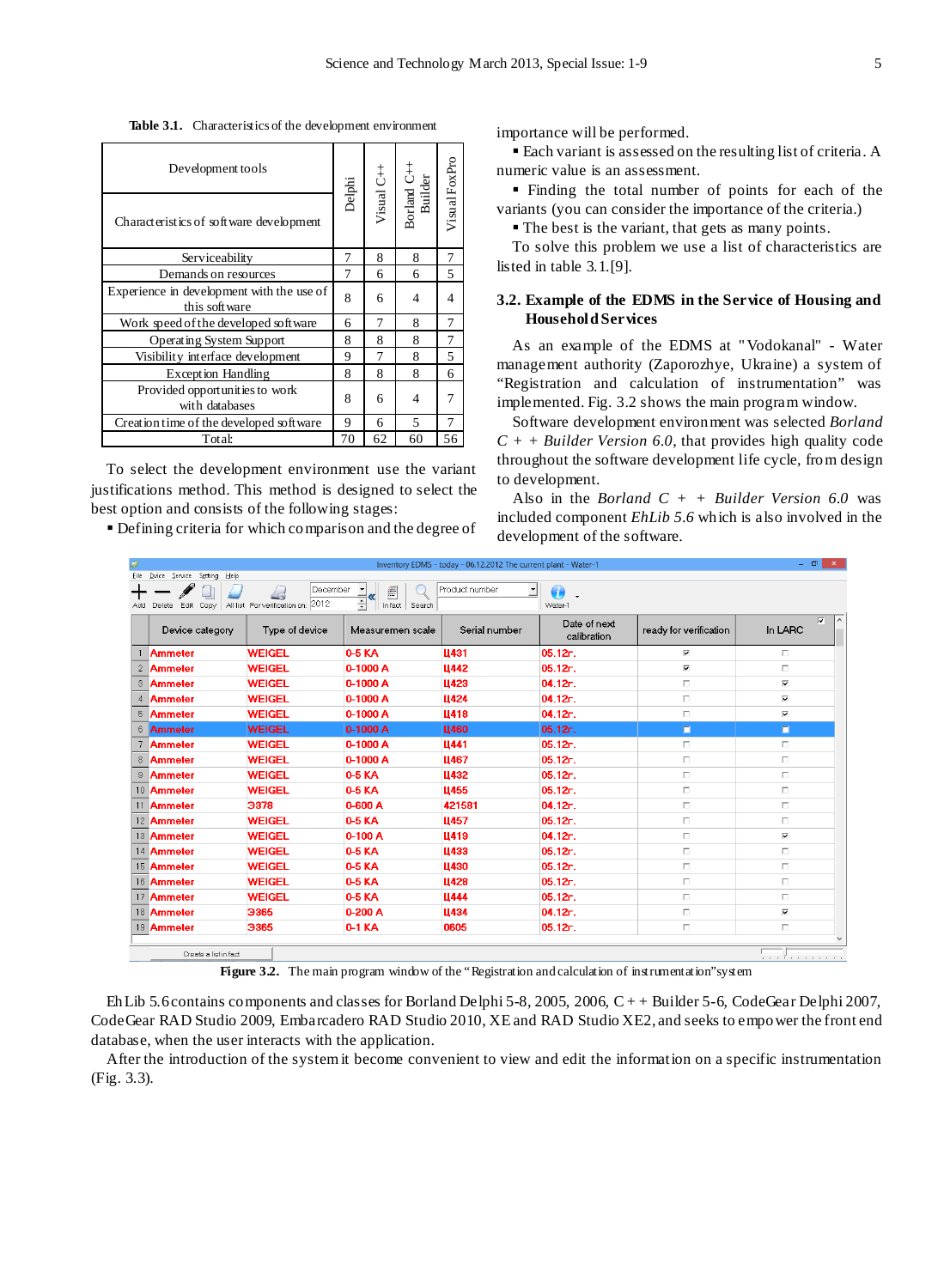| Adding a new device for - ДВС    |  |
|----------------------------------|--|
| Device category - Voltmeter      |  |
| $\Box$<br>Type of device - KFM   |  |
| Ë<br>Measurement scale - 0-50V   |  |
| Serial number - 145              |  |
| Term next calibration - $ \Box $ |  |
| - 8<br>Verification period -     |  |
| V Ü<br>Verification form -       |  |
| Installation site -              |  |
| T<br>Reserved seats -            |  |
| Note-                            |  |
| Ready for verificatie            |  |
| Save<br>Exit                     |  |

**Figure 3.3.** The information on instrumentation

The search for the required device became fast and convenient, it is possible clarification of its location on the territory of the enterprise. The software in time informs the user to replace, remove to verificate of some devices. Automatically generates an electronic document with the name of devices that have approached termverification. The need for paper records of the movement of the location of the device on the enterprise was eliminated.

Using electronic documents in the system, in the company "Vodokanal" it became possible to structure the stockcontrol instrumentation, efficient use of staff time to search for and removal of the necessary instruments for mandatory verification. Thereby the quality of treated wastewater was improved, what favorably affected the environment.

## **3.3. Example of the EDMS in the Field of Trade**

As an example of the EDMS in the company Ltd. "TransLis" (Zaporozhye, Ukraine) there was introduced the system of "Accounting document." Fig. 3.4 shows the main program window.

| 礁 |                             |                      |                                                    |                                                     |                 |                           | <b>Accounting documents</b> |     |                           |                 | $\mathbf{x}$                |
|---|-----------------------------|----------------------|----------------------------------------------------|-----------------------------------------------------|-----------------|---------------------------|-----------------------------|-----|---------------------------|-----------------|-----------------------------|
|   | <b>File</b>                 | Program Exit         |                                                    |                                                     |                 |                           |                             |     |                           |                 |                             |
|   |                             |                      | Name                                               | Warehouse<br>Manufacturer<br>Unit<br>Price<br>Group |                 |                           |                             |     | <b>Search</b>             |                 |                             |
|   | Krupnoulamkovi soils        |                      |                                                    |                                                     | <b>Soils</b>    |                           | India                       | bag | no                        | 25              |                             |
|   | Fuel petrol                 |                      |                                                    |                                                     | Fuel            |                           | Italy                       | jar | yes                       | 100             |                             |
|   | White pigments              |                      |                                                    |                                                     |                 | Natural pigments Slovenia |                             | bag | yes                       | 12              | <b>Search</b>               |
|   | Diesel fuel                 |                      |                                                    |                                                     | Fuel            |                           | Russia                      | jar | no                        | 30              | <b>Filter</b>               |
|   | Oil varnishes               |                      |                                                    |                                                     | Vamishes        |                           | France                      | jar | yes                       | 44              | <b>Filter option</b>        |
|   | Tanning oils from crude oil |                      |                                                    |                                                     | Industrial oils |                           | <b>USA</b>                  | iar | yes                       | 28              | v                           |
|   | <b>Epoxy paints</b>         |                      |                                                    |                                                     | Vamishes        |                           | Ukraine                     | jar | no                        | 58              | <b>Filter condition</b>     |
|   |                             |                      | Primer for domestic and foreign substances Primers |                                                     |                 |                           | <b>Ukraine</b>              | bag | no                        | 120             |                             |
|   | Sandy soils                 |                      |                                                    |                                                     | Soils           |                           | Ukraine                     | bag | no                        | 250             |                             |
|   |                             |                      | Pigments based on lead, copper and soot            |                                                     |                 | Natural pigments Russia   |                             | bag | no                        | 475             | <b>Filter</b><br>Cancel     |
|   |                             |                      |                                                    |                                                     |                 |                           |                             |     |                           |                 |                             |
|   | $\lvert \leqslant \rvert$   | $\blacktriangleleft$ | Þ                                                  | $\blacktriangleright$                               | 赤               | $\qquad \qquad =$         | ▵                           | ৶   | $\mathbf{x}$              | $\mathbb{C}^n$  | <b>Sorting</b>              |
|   | <b>Time</b>                 |                      | <b>Name</b>                                        | <b>Number</b>                                       | lsum.           |                           |                             |     |                           |                 |                             |
|   |                             |                      | 04.11.2011 14:47 Varnishes                         | 4                                                   |                 | 176                       |                             |     |                           |                 | <b>Alphabetical</b>         |
|   |                             |                      | 05.11.2011 15:51 Varnishes                         | 5                                                   |                 | 220                       |                             |     |                           |                 | <b>Increase</b>             |
|   |                             |                      |                                                    |                                                     |                 |                           |                             |     |                           |                 | <b>Decrease</b>             |
|   |                             |                      |                                                    |                                                     |                 |                           |                             |     |                           |                 |                             |
|   |                             |                      |                                                    |                                                     |                 |                           |                             |     |                           |                 | <b>Start</b><br><b>Stop</b> |
|   |                             |                      |                                                    |                                                     |                 |                           |                             |     |                           |                 |                             |
|   |                             |                      |                                                    |                                                     |                 |                           |                             |     |                           |                 |                             |
|   |                             |                      |                                                    |                                                     |                 |                           |                             |     |                           |                 |                             |
|   |                             |                      |                                                    |                                                     |                 |                           |                             |     |                           |                 |                             |
|   | $\lvert \triangleleft$      | $\blacktriangleleft$ | $\triangleright$                                   | $\triangleright$                                    | ÷.              | $\qquad \qquad =$         | $\mathbb{X}$<br>$\triangle$ |     | $\mathbb{C}^{\mathbb{N}}$ | <b>Received</b> |                             |
|   |                             |                      |                                                    |                                                     |                 |                           |                             |     |                           |                 |                             |
|   |                             |                      |                                                    |                                                     |                 |                           |                             |     |                           |                 |                             |
|   |                             |                      |                                                    |                                                     |                 |                           |                             |     |                           |                 |                             |

**Figure** 3.4. The main program window of the system Accounting document

For the tools there was used development environment *Delphi*, programming language *Object Pascal*. The advantages of this EDMS are:

- $\blacksquare$  the order quickly location (Fig. 3.5)
- exception information leakage;
- reduce the cost of paper documents;
- saving staff time;
- $\blacksquare$  automatic counting the amount of supply, provided  $>1$  order;
- **risk of loss of documents was reduced;**
- improving performance discipline;
- acceleration of information flows;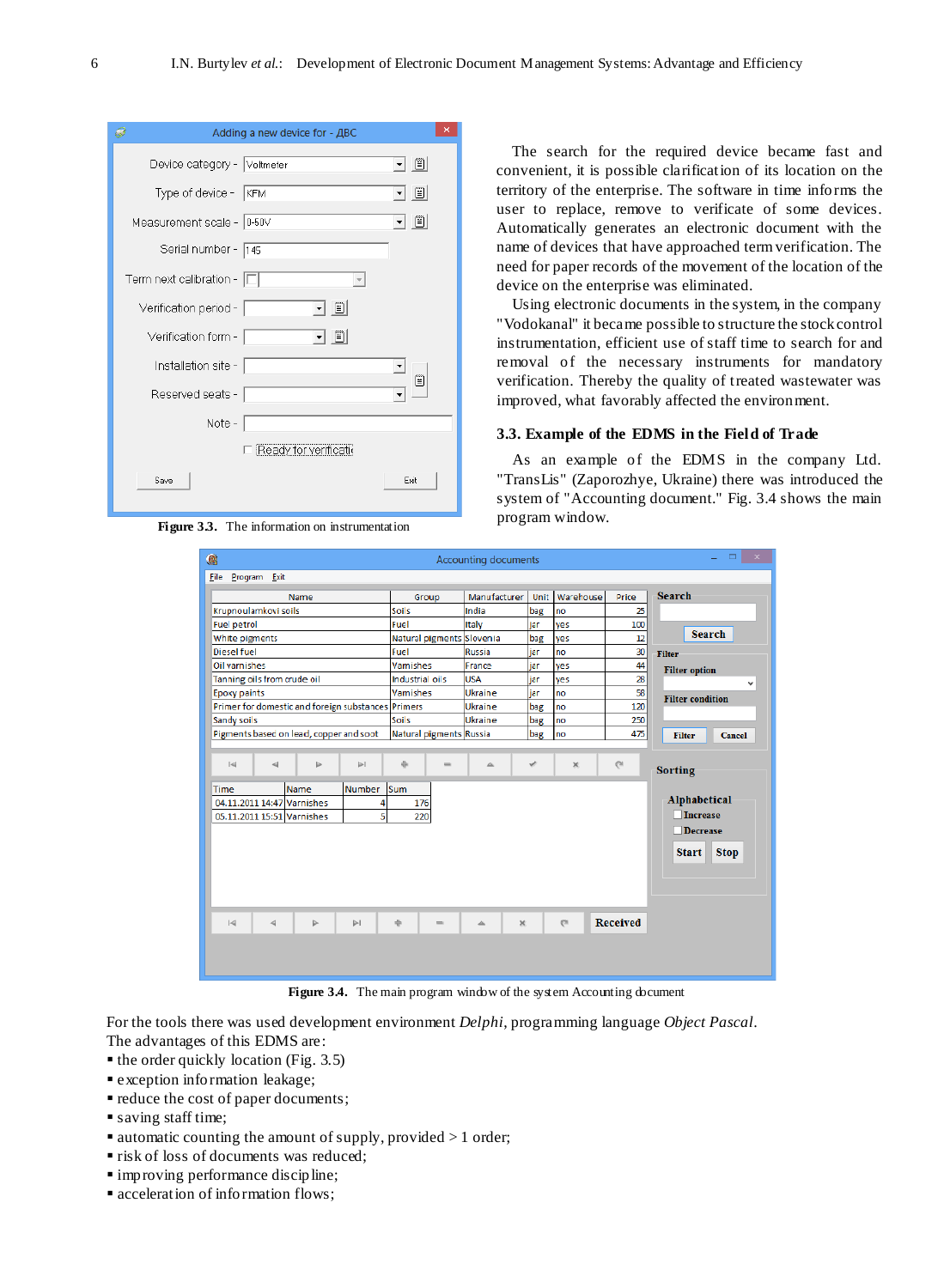- increasing the quality of information;
- significant acceleration of sample documents on various attributes (Fig. 3.6);
- creation of a unified information space across distributed organizations;
- the most efficient use of the software that is already installed in the company;
- error in the date order will never happen (as in the software there is a special calendar).

| Name                                                 | Group                     | Manufacturer  | Unit | Warehouse | Price     | <b>Search</b>           |
|------------------------------------------------------|---------------------------|---------------|------|-----------|-----------|-------------------------|
| Krupnoulamkovi soils                                 | Soils                     | India         | bag  | no        | 25        | <b>Oil varnishes</b>    |
| Fuel petrol                                          | Fuel                      | Italy         | iar  | ves       | 100       |                         |
| White pigments                                       | Natural pigments Slovenia |               | bag  | yes       | 12        | <b>Search</b>           |
| <b>Diesel fuel</b>                                   | Fuel                      | <b>Russia</b> | jar  | no        | 30        | <b>Filter</b>           |
| Oil varnishes                                        | Varnishes                 | France        | jar  | ves       | 44        | <b>Filter option</b>    |
| Tanning oils from crude oil                          | Industrial oils           | <b>USA</b>    | jar  | ves       | 28        | v                       |
| Epoxy paints                                         | Varnishes                 | Ukraine       | jar  | no        | 58        | <b>Filter condition</b> |
| Primer for domestic and foreign substances Primers   |                           | Ukraine       | bag  | Ino       | 120       |                         |
| Sandy soils                                          | <b>Soils</b>              | Ukraine       | bag  | no        | 250       |                         |
| Pigments based on lead, copper and soot              | Natural pigments Russia   |               | bag  | Ino       | 475       | <b>Filter</b><br>Cancel |
|                                                      |                           |               |      |           |           |                         |
| $\lvert \triangleleft$<br>$\triangleright$<br>⊵<br>⊲ | ÷<br>$\qquad \qquad =$    | $\triangle$   | v    | ×         | $C^{\pm}$ | Sorting                 |

**Figure 3.5.** Result of the function "Search"



**Figure 3.6.** Filter option

After implementation of the software for document management some tasks became unclaimed, such as:

- logging orders;
- narchives:
- process of committing order information fromhand to hand.

## **3.4. Example of the EDMS in Inventory**

As an example of the EDMS at the firm"Booklet" (Zaporozhye, Ukraine) there was implemented a systemof "Warehouse account printed products in a book store." Fig. 3.7 shows the main program window.

| 疆                                                                                                              |           |           | <b>Books</b>      |            |      | $\boldsymbol{\times}$<br>$\Box$<br>÷ |
|----------------------------------------------------------------------------------------------------------------|-----------|-----------|-------------------|------------|------|--------------------------------------|
| $\fbox{\parbox{1.5cm} \begin{tabular}{ c c } \hline \textbf{Books} & \textbf{Seller} \\\hline \end{tabular} }$ |           |           |                   |            |      |                                      |
| <b>Book</b>                                                                                                    | Code book | Name      | Author            | Publishing | Year | Pages                                |
| Price                                                                                                          |           | Life      | Guy de Maupassant | Novel      | 2010 | 300                                  |
|                                                                                                                | 2         | Time card | Palma             | Alpina     | 2011 | 450                                  |
| Supplier                                                                                                       |           |           |                   |            |      |                                      |
|                                                                                                                |           |           |                   |            |      |                                      |
|                                                                                                                |           |           |                   |            |      |                                      |
|                                                                                                                |           |           |                   |            |      |                                      |
|                                                                                                                |           |           |                   |            |      |                                      |
| Add a book                                                                                                     |           |           |                   |            |      |                                      |
| remove the                                                                                                     |           |           |                   |            |      |                                      |
| book                                                                                                           | $\,<$     |           |                   |            |      | $\,$                                 |
|                                                                                                                |           |           |                   |            |      |                                      |
|                                                                                                                |           |           |                   |            |      | Exit                                 |

**Figure 3.7.** The main program window of a system "Warehouse account"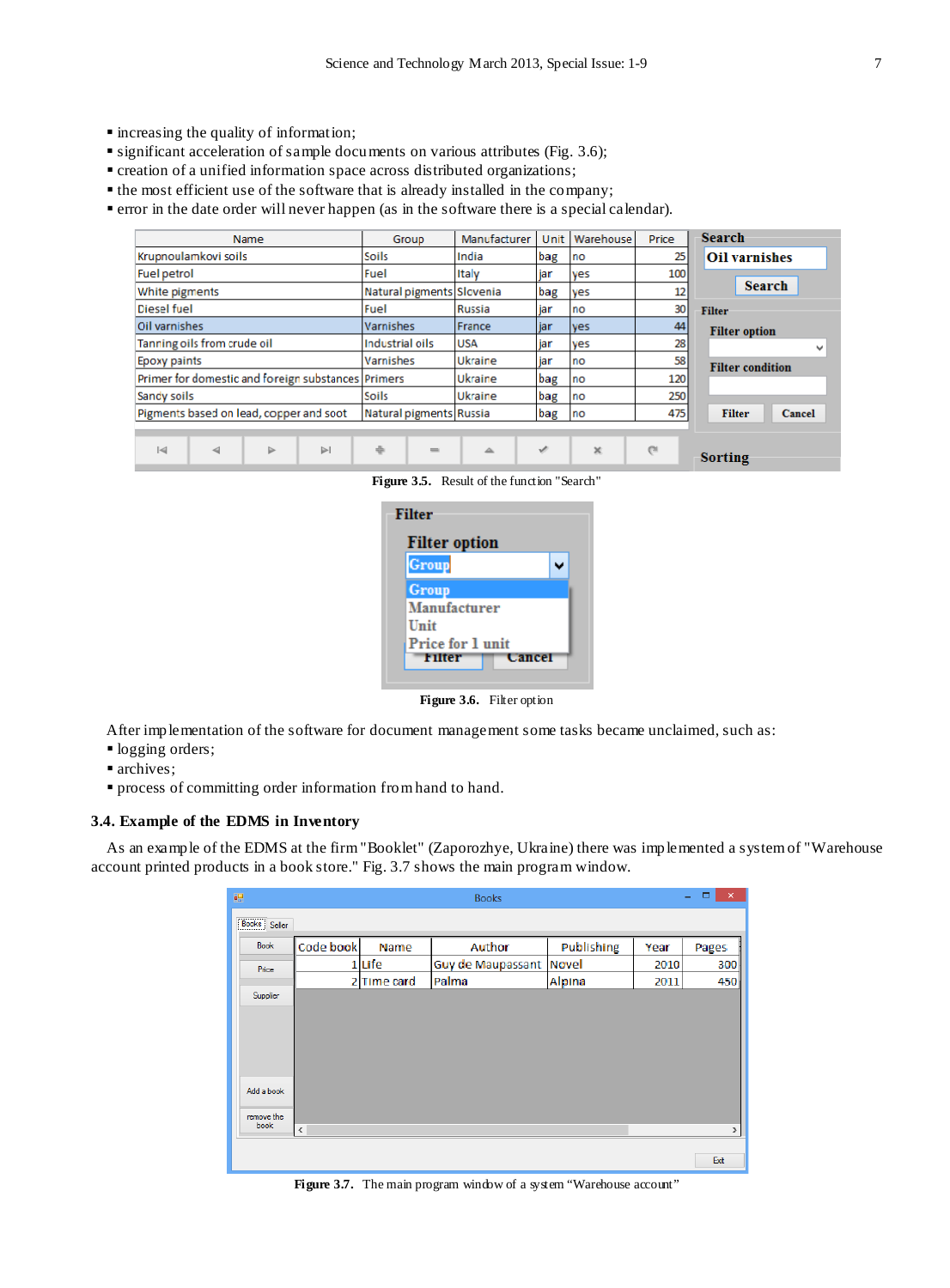To write a program the programming language *C #* programming environment *Microsoft Visual Studio* were selected. Proposal Software allows quickly finding, viewing and editing information about any book (Fig. 3.8).

| 轀                                       | Add a book                                   | $\pmb{\times}$<br>- |
|-----------------------------------------|----------------------------------------------|---------------------|
| Information about the book<br>Code book | Name                                         | $<<$<br>Author      |
| Publishing house<br>Price               | <b>ISBN</b><br>Pages<br>Year<br>Payment Type |                     |
| Supplier information<br>City<br>Phone   | Street<br>Representative                     | House number        |
|                                         | Added to the database                        | al.                 |

**Figure 3.8.** Window editing the book

Before the introduction ofthe EDMS one of the problems at the company were a large amount of information and spending a lot of time searching for the information. After implementation of the EDMS time searching and sorting has declined significantly.

## **3.5. Example of Document Management System in the Area of Inventory Control**

As an example of the SED, a "household inventory and digital technology accounting at the store of electronics" was implemented in the firm "Q-Tech" (Zaporozhye, Ukraine). Figure 3.9 shows the main program window.

| Name                                              | Group                                                | Manufacturer | <b>Warranty Price</b> |      |              |
|---------------------------------------------------|------------------------------------------------------|--------------|-----------------------|------|--------------|
| Intel Core i7-3970X Extre processors              |                                                      | China        | 36                    | 1044 |              |
| Team DDR3-2400 32768M memory Modules              |                                                      | China        | 36                    | 295  |              |
|                                                   | APC Smart-UPS 2200VA T Uninterruptible Power Sur USA |              | 24                    | 857  |              |
| Western Digital RE 4TB 6- hard Drives             |                                                      | <b>USA</b>   | 24                    | 430  |              |
| Intel 520 480GB 2.5" SAT SSD-drives               |                                                      | China        | 36                    | 665  |              |
| MSI Big Bang-XPower II Motherboard                |                                                      | China        | 36                    | 383  |              |
| Gigabyte PCI-Ex GeForce Video Cards               |                                                      | China        | 24                    | 999  |              |
| Creative Sound Blaster R <sub>1</sub> Sound cards |                                                      | China        | 12                    | 239  |              |
| CoolerMaster Cosmos II housing                    |                                                      | China        | 12                    | 500  |              |
| Seasonic X-1250 Gold (SS power Supplies           |                                                      | China        | 60                    | 380  |              |
|                                                   |                                                      |              |                       |      | <b>Order</b> |
| Time                                              | Name                                                 | Quantity     | Amount                |      |              |
|                                                   |                                                      |              |                       |      |              |
|                                                   |                                                      |              |                       |      |              |
|                                                   |                                                      |              |                       |      |              |
|                                                   |                                                      |              |                       |      |              |
|                                                   |                                                      |              |                       |      |              |
|                                                   |                                                      |              |                       |      |              |
|                                                   |                                                      |              |                       |      |              |
|                                                   |                                                      |              |                       |      |              |

**Figure 3.9.** The main window of "Product accounting"